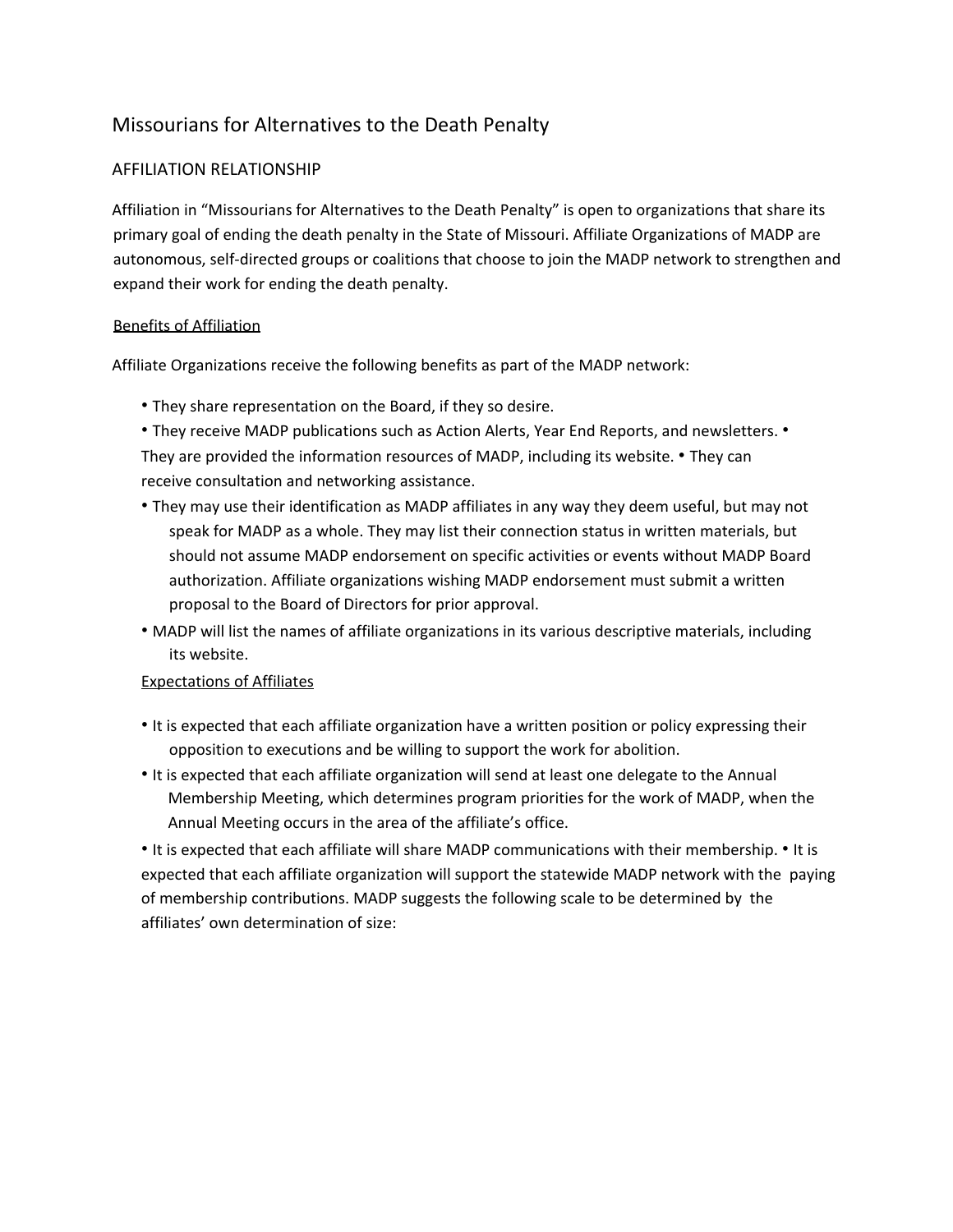| Organizational Size Annual Membership Contribution |  |  |
|----------------------------------------------------|--|--|
| Small \$100 (or less)                              |  |  |
| Medium \$200                                       |  |  |
| Large \$300                                        |  |  |
| MISSOURIANS FOR ALTERNATIVES TO THE DEATH PENALTY  |  |  |
| APPLICATION FORM FOR AFFILIATION                   |  |  |
|                                                    |  |  |
|                                                    |  |  |
|                                                    |  |  |
|                                                    |  |  |
|                                                    |  |  |
|                                                    |  |  |
| THIS IS A RENEWAL --- YES or NO                    |  |  |
| IF YES, PLEASE GO TO QUESTION #3                   |  |  |
| IF NO, PLEASE RESPOND TO QUESTIONS #1-3            |  |  |

1. Is the applicant a division or chapter of a broader organization? If so, explain your relationship to the broader organization.

2. Why do you want to be an affiliate of Missourians for Alternatives to the Death Penalty?